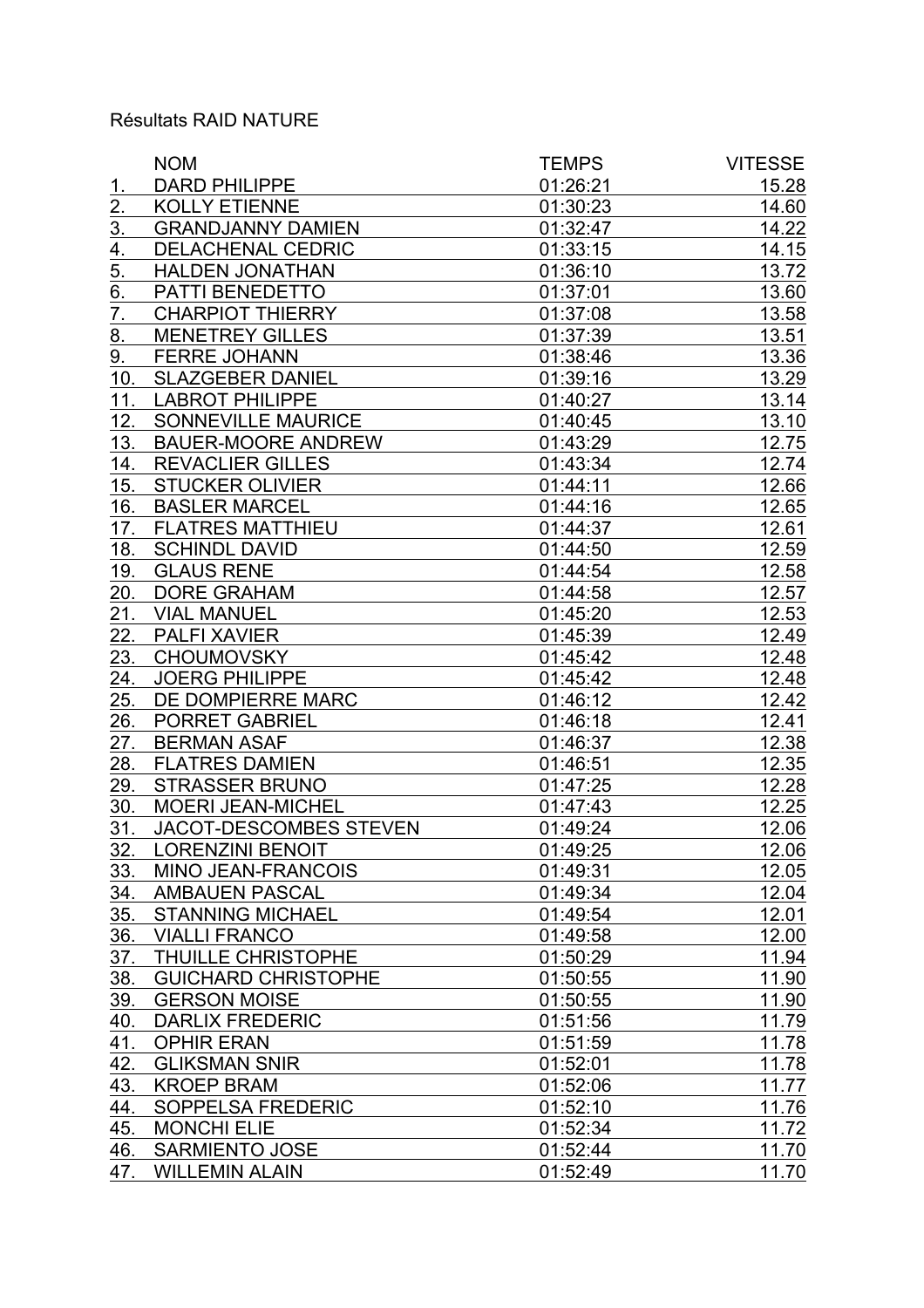| 48. | <b>LEUBA BERNARD</b>      | 01:52:50 | 11.69 |
|-----|---------------------------|----------|-------|
| 49. | <b>LOCKHART NICOLAS</b>   | 01:53:22 | 11.64 |
| 50. | <b>ANDERSON GAKUNDI</b>   | 01:53:26 | 11.63 |
| 51. | <b>MEHL PATRICK</b>       | 01:53:50 | 11.59 |
| 52. | <b>GAUTHIER LINDSEY</b>   | 01:54:35 | 11.52 |
| 53. | <b>KURER FABIEN</b>       | 01:55:19 | 11.44 |
| 54. | <b>FRADET FRANCK</b>      | 01:55:19 | 11.44 |
| 55. | <b>EBONA PAUL</b>         | 01:55:59 | 11.38 |
| 56. | <b>MULLER PATRICIA</b>    | 01:56:29 | 11.33 |
| 57. | <b>RIEDO ALFONS</b>       | 01:57:17 | 11.25 |
| 58. | <b>ESKENAZI MARC</b>      | 01:57:27 | 11.23 |
| 59. | <b>OESCHGER MARTIN</b>    | 01:57:27 | 11.23 |
| 60. | PEPE PHILIPPE             | 01:57:41 | 11.21 |
| 61. | <b>NESA ELENA</b>         | 01:57:55 | 11.19 |
| 62. | <b>NADAKAL ANNE</b>       | 01:58:06 | 11.17 |
| 63. | <b>SCHMID DAVID</b>       | 01:58:12 | 11.16 |
| 64. | <b>SAILLEN ROGER</b>      | 01:58:47 | 11.11 |
| 65. | <b>MESTRE NAZARE</b>      | 01:58:57 | 11.09 |
| 66. | <b>OTERO MIGUEL</b>       | 01:59:22 | 11.05 |
| 67. | <b>MORNAY PHILIPPE</b>    | 01:59:33 | 11.04 |
| 68. | <b>ANKER CEDRIC</b>       | 02:00:07 | 10.98 |
| 69. | MORONVAL ALEXANDRE        | 02:00:41 | 10.93 |
|     | 370. BILLON THIERRY       | 02:01:24 | 10.87 |
| 71. | <b>BAILLIF ROMAIN</b>     | 02:01:24 | 10.87 |
| 72. | <b>SWINARSKI HUBER</b>    | 02:01:40 | 10.84 |
| 73. | PFISTER XAVIER            | 02:01:59 | 10.82 |
| 74. | <b>MOREILLON DAVID</b>    | 02:03:23 | 10.69 |
| 75. | <b>ZEBRET SOUMALIA</b>    | 02:04:11 | 10.62 |
| 76. | <b>ENZ DENIS</b>          | 02:04:30 | 10.60 |
| 77. | <b>PRATI SAM</b>          | 02:04:30 | 10.60 |
| 78. | <b>FULD PASCAL</b>        | 02:04:30 | 10.60 |
| 79. | RATTRAY ADAM              | 02:04:31 | 10.60 |
| 80. | <b>ZIAUI NAJIB</b>        | 02:04:39 | 10.58 |
| 81. | <b>BOLLER JUERG</b>       | 02:04:58 | 10.56 |
| 82. | LEVEILLE DOMINIQUE        | 02:05:29 | 10.51 |
| 83. | <b>FISCHER THIERRY</b>    | 02:05:29 | 10.51 |
| 84. | <b>MACHIDA SEIJI</b>      | 02:06:41 | 10.41 |
| 85. | <b>CATALA SYLVAIN</b>     | 02:06:42 | 10.41 |
| 86. | <b>BRAND STEPHANIE</b>    | 02:06:44 | 10.41 |
| 87. | <b>JEANNERAT IGNACE</b>   | 02:06:58 | 10.39 |
| 88. | <b>MARTIN CLAUDE</b>      | 02:07:11 | 10.37 |
| 89. | <b>BETTINELLI MIRKO</b>   | 02:07:11 | 10.37 |
| 90. | FONTANET ROBERT-PASCAL    | 02:07:38 | 10.34 |
| 91. | <b>THOMMEN JOELLE</b>     | 02:07:40 | 10.33 |
| 92. | <b>CLERC LAURENT</b>      | 02:07.41 | 10.33 |
| 93. | PINNA-RODRIGUEZ VERONICA  | 02:07:41 | 10.33 |
| 94. | <b>JEANTET THIERRY</b>    | 02:07:50 | 10.32 |
| 95. | <b>GROSSINI SEBASTIEN</b> | 02:08:44 | 10.25 |
| 96. | <b>TREBERT DOMINIQUE</b>  | 02:08:45 | 10.25 |
| 97. | <b>GERDIL PIERRE-DO</b>   | 02:08:46 | 10.25 |
|     |                           |          |       |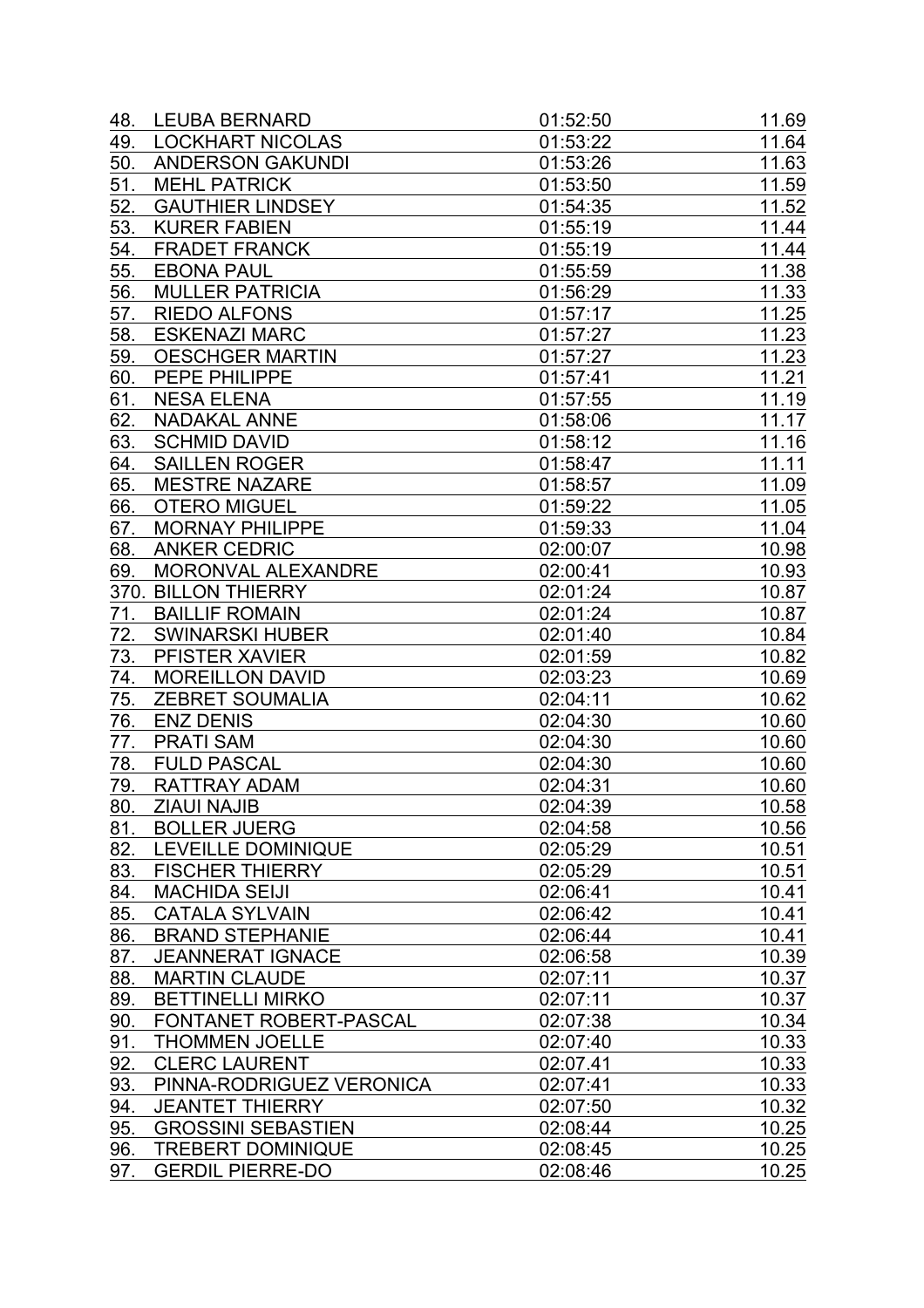| 98. | <b>JEANNERAT CATHERINE</b>                                 | 02:08:48             | 10.24 |
|-----|------------------------------------------------------------|----------------------|-------|
| 99. | <b>POUGNIER PATRICK</b>                                    | 02:08:53             | 10.24 |
|     | 100. FLEET JIM                                             | 02:09:06             | 10.22 |
|     | 101. PLAN ISABELLE                                         | 02:09:44             | 10.17 |
|     | 102. PAULI FABIEN                                          | 02:09:50             | 10.16 |
|     | 103. BANJARA SHANKAR                                       | 02:10:12             | 10.13 |
|     | 104. ROGELET CUADRADO LIONEL                               | 02:10:17             | 10.13 |
|     | 105. LENGA PIERRE                                          | 02:10:18             | 10.13 |
|     | 106. DEVEAUX ROGER-PIERRE                                  | 02:11:10             | 10.06 |
|     | <b>107. GUITAUT BENOIT</b>                                 | 02:11:43             | 10.02 |
|     | 108. JEANRENAUD YVES                                       | 02:11:54             | 10.00 |
|     | 109. VAUDROZ CYRIL                                         | 02:12:22             | 9.972 |
|     | 110. CANEDO MICHAEL                                        | 02:12:22             | 9.972 |
|     | 111. BUSSARD NICOLE                                        | 02:13:38             | 9.877 |
|     | 112. SAUGE SEBASTIEN                                       | 02:13:58             | 9.853 |
|     | 113. WURSTEN ERIC                                          | 02:14:43             | 9.798 |
|     | 114. BURGAN CAROLINE                                       | 02:15:18             | 9.756 |
|     | 115. PETER NATHALIE                                        | 02:15:28             | 9.744 |
|     | 116. PAULI OLGA                                            | 02:16:04             | 9.701 |
|     | 117. ESTEMME LUC                                           | 02:16:10             | 9.694 |
|     | 118. PERRENOUD ELISABETH                                   | 02:16:16             | 9.686 |
|     | 119. SCHMID RENE                                           | 02:16:17             | 9.685 |
|     | 120. HALDI MARYLINE                                        | 02:16:22             | 9.679 |
|     | 121. CLAVEL VALENTINA                                      | 02:16:26             | 9.675 |
|     | 122. NESURINI MASSIMO                                      | 02:16:40             | 9.658 |
|     | 123. FRANCISCO ANTONIO                                     | 02:16:40             | 9.658 |
|     | 124. MINO VALERIE                                          | 02:17:04             | 9.630 |
|     | 125. PIRES VINCENT                                         | 02:17:04             | 9.630 |
|     | 126. ROLLI ISABELLE                                        | 02:17:04             | 9.630 |
|     | 127. MARX MICHELLE                                         | 02:17:13             | 9.619 |
|     | <b>128. STRAZIMIRI ENTON</b>                               | 02:17:14             | 9.618 |
|     | 129. NEGRO EMILE                                           | 02:17:16             | 9.616 |
|     | 130. PRATI CHRISTINA                                       | 02:19:53             | 9.436 |
|     | 131. MULLER PIERRE                                         | 02:20:11             | 9.416 |
|     | 132. MAZZOTTI FREDERIC                                     | 02:20:11             | 9.416 |
|     | 133. SCHENK PHILIPPE                                       | 02:20:35             | 9.389 |
|     | 134. GUERRA JORGE-RICARDO                                  | 02:21:27             | 9.331 |
|     | <b>135. EBOT RACHELLE</b>                                  | 02:23:10             | 9.220 |
|     | 136. LAFFERMA ELISABETH                                    | 02:23:10             | 9.220 |
|     | 137. ROSSIQUE GEORGES                                      | 02:23:11             | 9.218 |
|     | 138. SUTER OLIVIER                                         | 02:24:04             |       |
|     |                                                            |                      | 9.162 |
|     | 139 INFANTE MILUA<br><b>140. DUPONT ZAMPERINI ISABELLE</b> | 02:24:53<br>02:25:10 | 9.110 |
|     |                                                            |                      | 9.092 |
|     | <b>141. LERCH HANSRUDOLF</b>                               | 02:25:34             | 9.068 |
|     | <b>142. CLARET ROMAINE</b>                                 | 02:25:34             | 9.068 |
|     | 143. BALDACCHINO KORINE                                    | 02:25:35             | 9.066 |
|     | 144. SAX DUBOULOZ VALERIE                                  | 02:26:26             | 9.059 |
|     | 145. DUBOULOZ ALEXANDRE                                    | 02:26:26             | 9.014 |
|     | 146. CHEVRIER PHILIPPE                                     | 02:26:26             | 9.014 |
|     | 147. OBERSON RITA                                          | 02:27:15             | 8.964 |